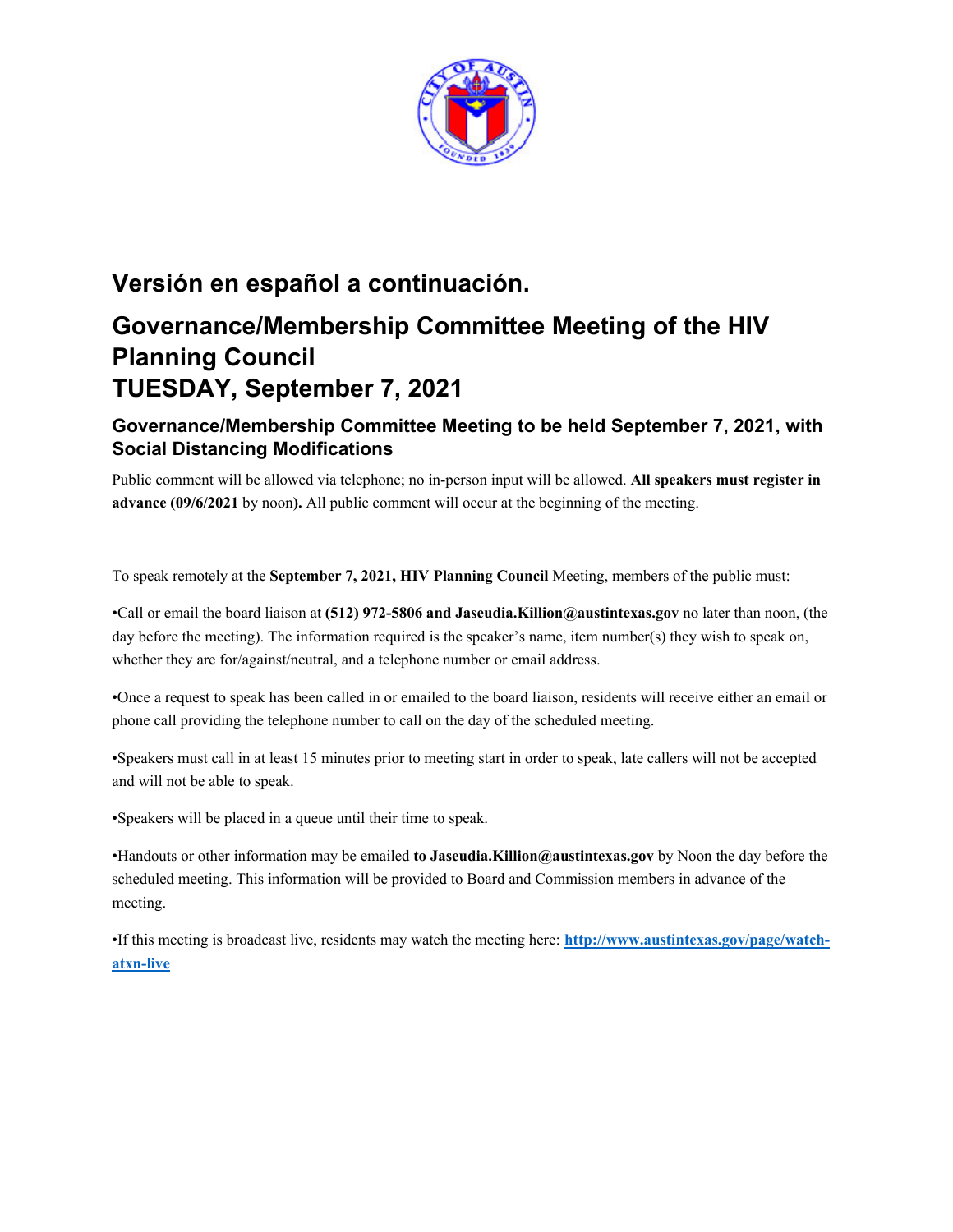

# Reunión del **Governance/Membership Committee Meeting of the HIV Planning Council TUESDAY, September 7, 2021**  FECHA de la reunion (**September 7, 2021**)

La junta se llevará con modificaciones de distanciamiento social

Se permitirán comentarios públicos por teléfono; no se permitirá ninguna entrada en persona. Todos los oradores deben registrarse con anticipación (**9/06/2021** antes del mediodía). Todos los comentarios públicos se producirán al comienzo de la reunión.

Para hablar de forma remota en la reunión, los miembros del público deben:

• Llame o envíe un correo electrónico al enlace de la junta en (**512) 972-5806 and Jaseudia.Killion@austintexas.gov** a más tardar al mediodía (el día antes de la reunión). La información requerida es el nombre del orador, los números de artículo sobre los que desean hablar, si están a favor / en contra / neutrales, y un número de teléfono o dirección de correo electrónico.

• Una vez que se haya llamado o enviado por correo electrónico una solicitud para hablar al enlace de la junta, los residentes recibirán un correo electrónico o una llamada telefónica con el número de teléfono para llamar el día de la reunión programada.

• Los oradores deben llamar al menos 15 minutos antes del inicio de la reunión para poder hablar, no se aceptarán personas que llamen tarde y no podrán hablar.

• Los oradores se colocarán en una fila hasta que llegue el momento de hablar.

• Los folletos u otra información pueden enviarse por correo electrónico a **Jaseudia.Killion@austintexas.** antes del mediodía del día anterior a la reunión programada. Esta información se proporcionará a los miembros de la Junta y la Comisión antes de la reunión.

• Si esta reunión se transmite en vivo, los residentes pueden ver la reunión aquí: http://www.austintexas.gov/page/watch-atxn-live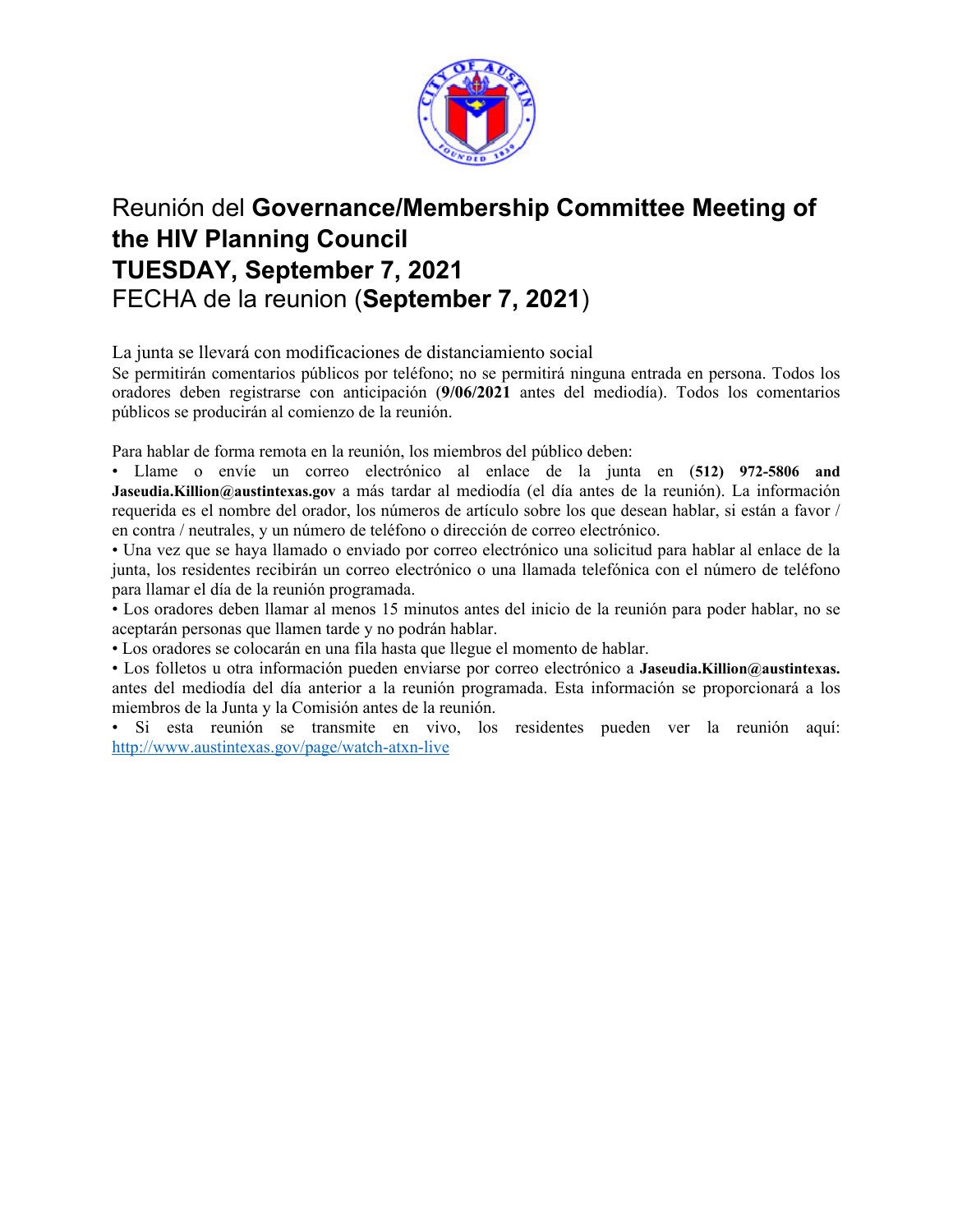

### **HIV PLANNING COUNCIL**

# **GOVERNANCE/MEMBERSHIP MEETING Tuesday, September 7, 2021, 12:00 P.M. City Hall/ Remote Meeting Austin, Texas**

#### **GOVERNANCE/MEMBERSHIP COMMITTEE MEMBERS:**

*Committee Chair - Brooks Wood, Glenn Crawford (non-voting member), Rocky Lane (non- voting member), and Taylor Stockett* 

#### **AGENDA**

#### **CALL TO ORDER**

#### **CITIZEN COMMUNICATION**

The first 10 speakers signed up prior to the meeting being called to order will each be allowed a three-minute allotment to address their concerns regarding items not posted on the agenda.

#### **1. CERTIFICATION OF QUORUM**

#### **2. INTRODUCTION/ANNOUNCEMENTS**

**-** Meeting called to order at 12:04; citizen communication from Julio Gomez, wants to speak regarding membership recruitment and retention;

-Julio: taking note of overrepresentation of white population of Austin Texas, HIVPC is not representative of diverse Austin community; going forward, should take radical measures to assess people being brought in, cares about knowledge and expertise in housing/case management/etc. of grant funding; honing down on those experiences and not just bringing in anybody, vetting white individuals applying for the board to make sure we represent the whole community not just the white community.

#### **3. APPROVAL OF MINUTES**

**-** Motion to approve September, august and July minutes made by Glenn, seconded by Taylor

# **4. MEMBERSHIP AND ATTENDANCE**

- a. New Member Interviews
	- i. Eli Lawrence
	- ii. Nel-Marinel Hernandez
	- iii. Steph Adler
- b. Membership Update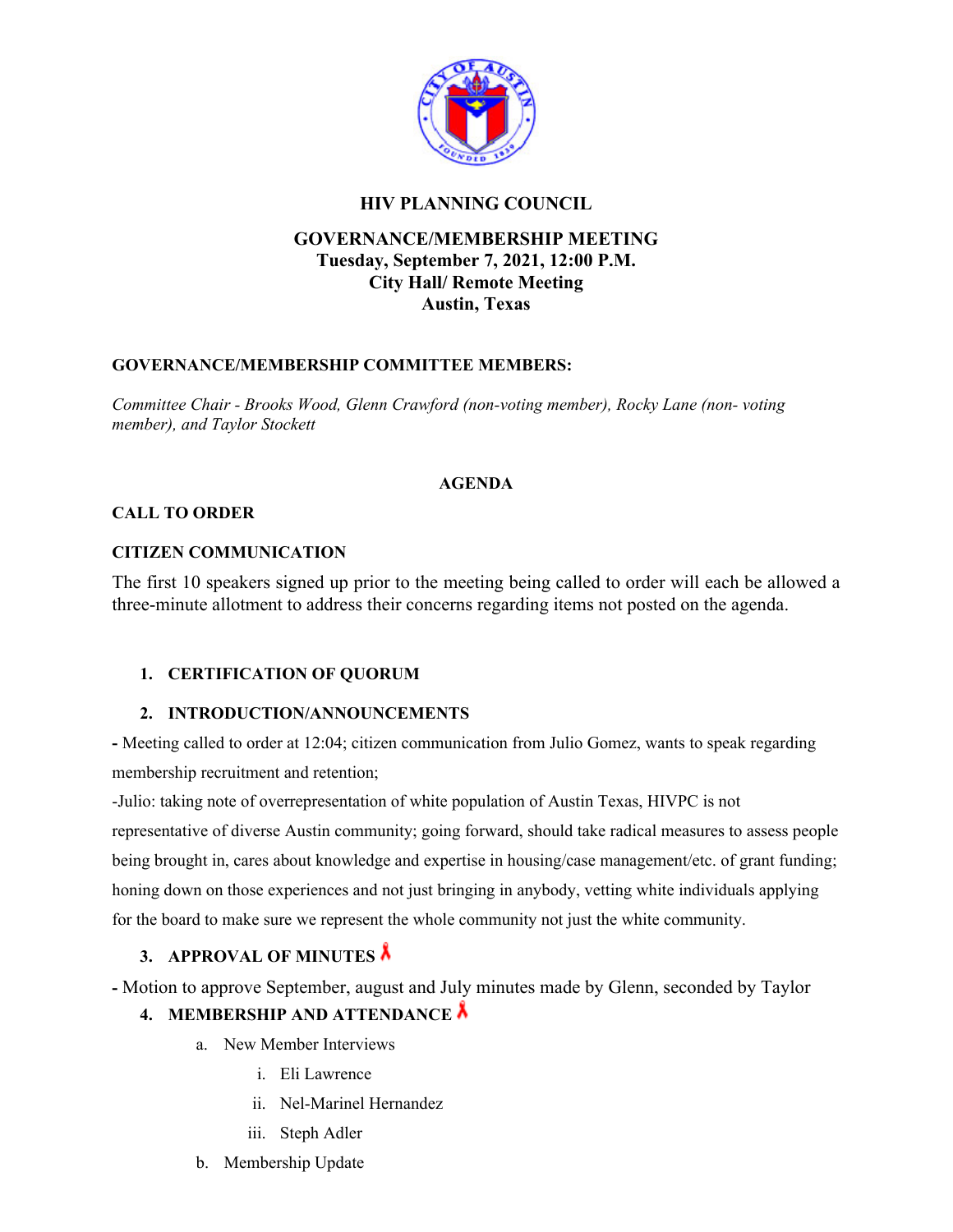

- c. Recruitment and Retention of Members
	- i. Consumer Advisory Boards
	- ii. Events and Conferences

### **5. FINALIZE STAR AWARDS PLANNING**

a. Graphic Designer Update

- List of everything that Riley has done, wanted final dates, final approval, then documents will get finalized for everyone. Preferred option: poster option 2 along with the graphics that match the poster (option 1 banners) and the filters as well. Possibly a different filter for a winner rather than nominee. Social media graphics could probably use every single one Riley's made

-On track but would like deadline dates for the nominees. Opened Oct 6 and closed Dec 6 to let people vote in Dec for the committee one, and then at end of Dec or Jan 1, notification of winners and awards. Voting can be done via email rather than via meeting.

b. Update STAR Awards timeline

### **6. PLANNING COUNCIL CALENDAR REVIEW**

a. Committee Training Recommendations

- Taylor makes a motion to approve Steph and place them on the Care Strategies committee, Rocky seconded the motion

-Taylor makes a motion to approve Nel to the strategic planning and needs assessment committee, seconded by Glenn

b. Workplan Calendar Review

- Utilize October meeting to do interviews

- c. Social Media Calendar
	- i. Membership Spotlight

# **7. HIV PLANNING COUNCIL STAFF REPORT**

a. Committee Budget Recommendation

#### **ADJOURNMENT**

-Meeting adjourned at 1:37

 *Indicative of action items* 

The City of Austin is committed to compliance with the American with Disabilities Act. Reasonable modifications and equal access to communications will be provided upon request. Meeting locations are planned with wheelchair